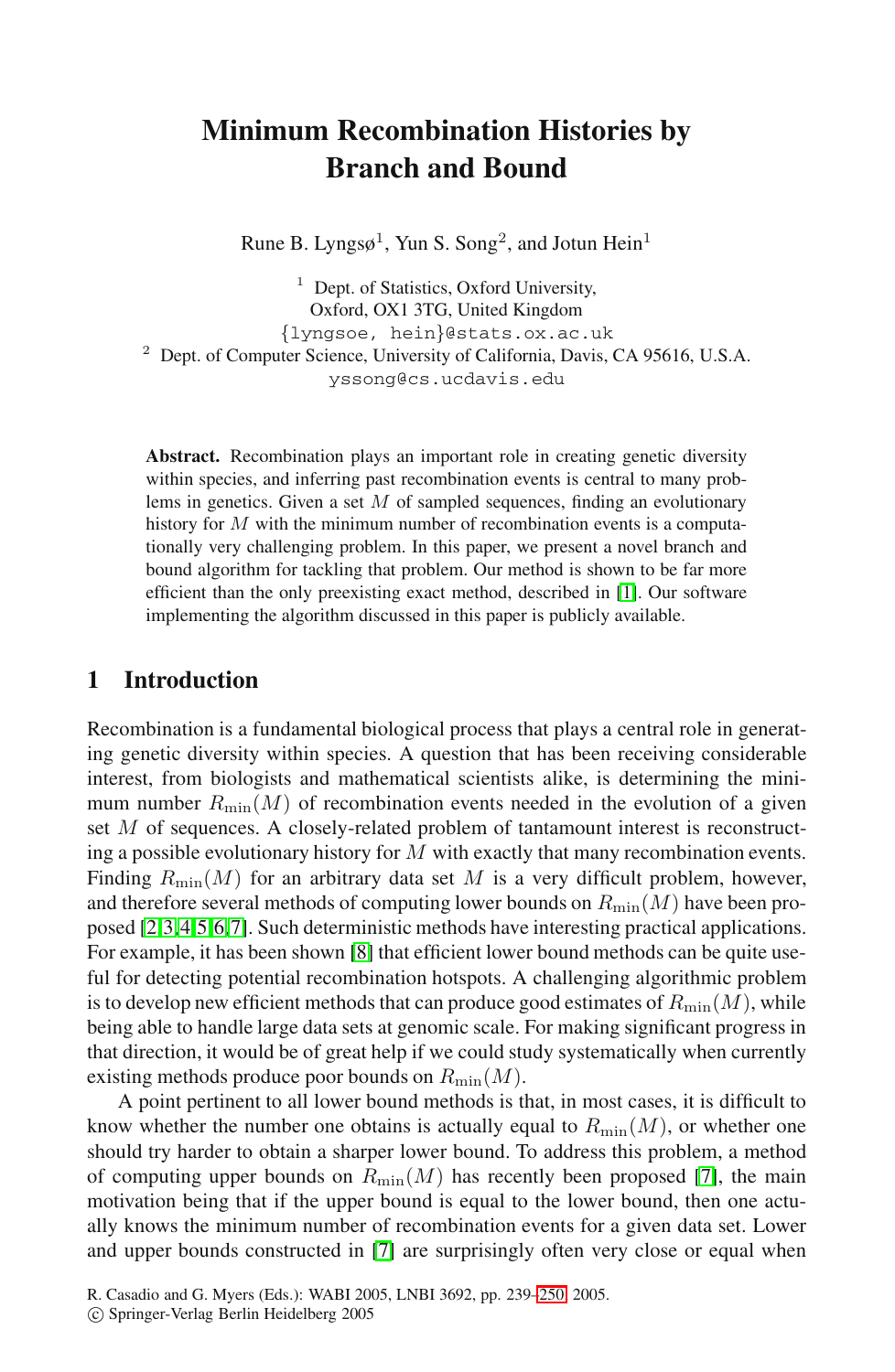recombination and mutation rates are low, but they begin to diverge as those parameters are increased, and it becomes difficult to know where in-[bet](#page-11-3)ween the two bounds  $R_{\text{min}}(M)$  lies.

Unfortunately, no efficient algorithm for computing  $R_{\min}(M)$  is currently known. The only work so far that has tried to compute  $R_{\text{min}}(M)$  exactly is [1]. Being computationally intensive, both in ter[ms](#page-11-4) of time and space, that method can analyse at most 9 sequences after some data reduction, and therefore does not have a wide range of application in practise. In this paper, we propose a branch-and-bound-based method of computing  $R_{\text{min}}(M)$  exactly that is far more efficient than the method described in [1]; our method can handle tens of sequences, requires far less memory, and runs thousands of times faster. The root sequence can be chosen to be either known or unknown in our method. In addition to finding the minimum number  $R_{\text{min}}(M)$ , our method explicitly constructs a minimal ancestral recombination graph [9] that represents a possible evolutionary history with exactly  $R_{\text{min}}(M)$  recombination events; that most parsimonious (or minimal) history can be viewed using open source graphics interfaces. Our method has been fully implemented in the programming language C. The software is called beagle and is publicly available.

Our work should have a number of important applications. [For](#page-11-1) example, using simulated data generated under various mutation and recombination rates, one can use our method to find out, when lower and upper bounds on  $R_{\text{min}}(M)$  do not match, which bound is closer to the minimum number. Such study should prove useful for devising new efficient recombination detection methods that can produce qualitatively better estimates of  $R_{\text{min}}(M)$ . The minimal A[RG](#page-1-0) constructed by our method should also be of interest to many research[ers](#page-2-0) who wish to see an explicit graphical representation of [t](#page-8-0)he most parsimonious history. For instance, the [up](#page-11-3)per bound method proposed in [7] explicitly [co](#page-10-0)nstructs a class of ARGs, which may not contain minimal ARGs. By studying the minimal ARG constructed by our method when the upper bound is not equal to  $R_{\text{min}}(M)$ , one may be able to learn how to capture the structure of minimal ARGs more accurately.

<span id="page-1-0"></span>The organisation of this paper is as follows. In Sect. 2 we introduce the model assumed for the inference of  $R_{\text{min}}(M)$ [.](#page-11-5) In Sect. 3 we present our method for computing  $R_{\text{min}}(M)$ . In Sect. 4 we apply our method to the data set analysed in [1] and compare performances. Finally, in Sect. 5 we discuss some future directions and open problems.

# **2 The Infinite Sites Model**

We assume the standard infinite sites model of mutation [10]. This model is applicable to phase[d sin](#page-5-0)gle nucleotide polymorphism (SNP) data sampled from a population with a relatively low mutation rate. The infinite sites model restricts the occurrence of mutation event to at most one per site. Hence, each polymorphism, or *segregating site*, is caused by exactly one mutation event, and sampled sequences can be represented as binary sequences, as each segregating site contains only two of the four possible nucleotides.

In our work, we allow sequences to contain unresolved positions. Some SNP data sets do contain sequences with unresolved positions (i.e. missing data). More importantly, as described in Sect. 3.2, recombination introduces uncertainty regarding the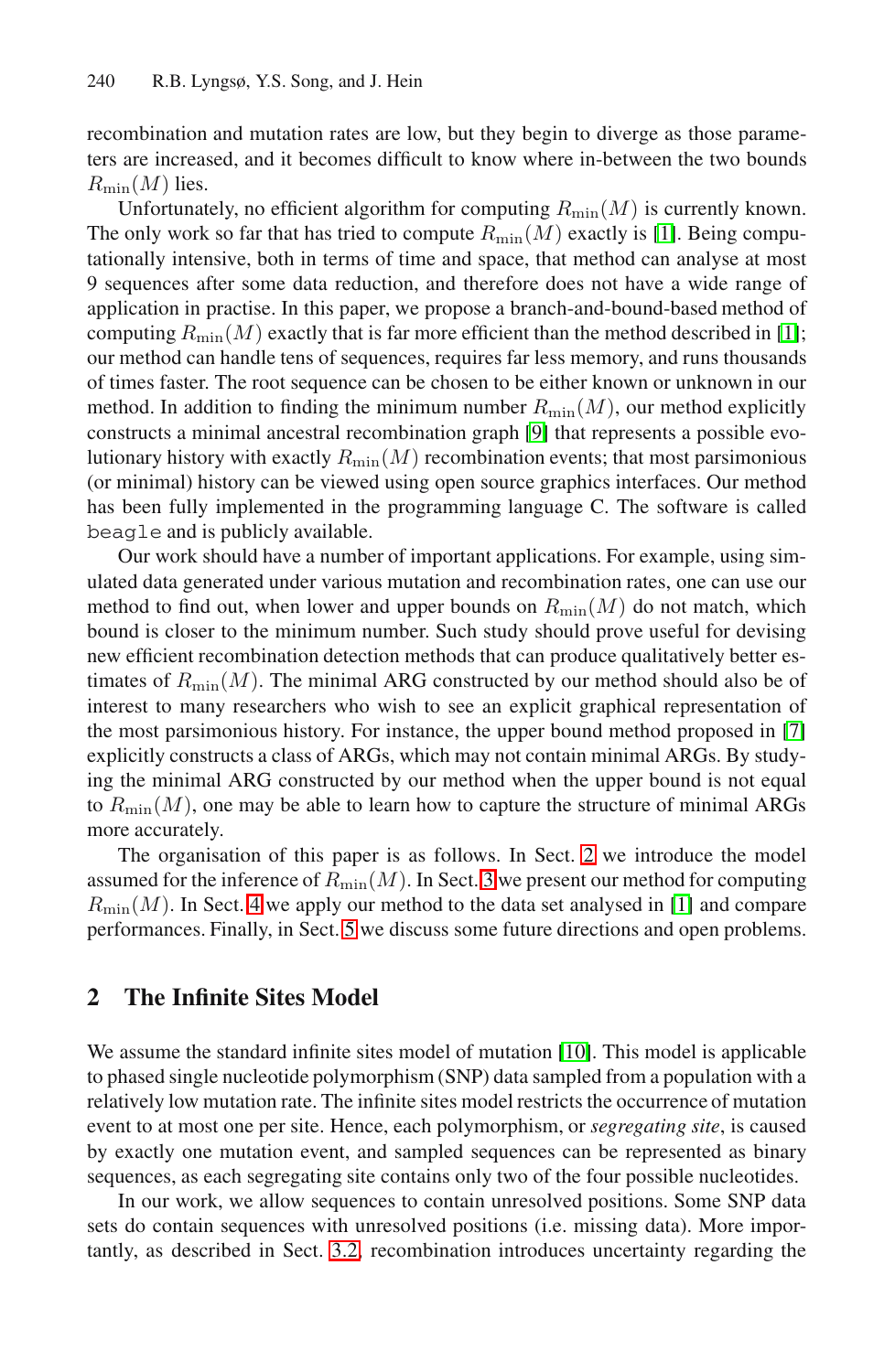state of ancestral sequences. Hence, we assume that data sets consist of  $m$  sequences of length n over  $\{0, 1, *\}$  (or equivalently an  $m \times n$  binary matrix with entries possibly left unspecified). A "∗" at a site corresponds to an unresolved character, while 0 and 1 correspond to the two observed nucleotides. If the grand most recent common ancestor is known, we adopt the convention that, at each site, 0 corresponds to the ancestral type while 1 corresponds to the mutant type, i.e., the grand most recent common ancestor is the all-0 sequence.

In what follows, we use M to denote the data set being analysed, with  $m$  denoting the number of sequences and  $n$  the number of segregating sites. We assume that the observed sequences have evolved from a single common ancestor through a succession of three types of events.

- a mutation event at a site that has not been subjected to mutation before, changing the state of the site in a sequence from  $0$  to  $1$  (or possibly from  $1$  to  $0$ , if the most recent common ancestor is not known).
- a coalescent event, creating an extra copy of a sequence
- a recombination event, replacing two sequences with a recombinant consisting of a prefix from one sequence concatenated with the corresponding suffix of the other sequence.

<span id="page-2-0"></span>As exactly one mutation event occurs in each segregating site, any valid history for M contains exactly  $n$  mutation events. Each coalescent event increases the number of sequences by one, while each recombination event decreases the number of sequences by one. Obtaining m sequences from a single common ancestor therefore require  $m-1+r$ coalescent events if  $r$  recombination events occur. So the histories with the minimum number of events are the ones with the minimum number of recombination events. We denote the minimum number of recombinations required to explain a data set M by  $R_{\text{min}}(M)$ .

# **3 Finding a Minimum Recombination H[ist](#page-11-6)ory**

Given a data set  $M$ , it is relatively straightforward to determine whether it can be explained by an evolutionary history with no recombinations, and to reconstruct such a history [11]. Two sites are said to be *conflicting* if they contain all four possible gametic types 00, 01[,](#page-11-6) 10, and 11 (or the three types 01, 10, and 11, if the ancestral sequence is known). At least one recombination event must have occurred between two conflicting sites. Testing for the presence [of t](#page-11-7)he above gametic types is known as the four (or three, if the ancestral sequence is known) gamete test. Based on this test, [2] proposes [a](#page-11-1) method for finding a lower bound on the number of recombinations required: a set of pairs of conflicting sites spanning non-overlapping [reg](#page-11-8)[ion](#page-11-1)s implies a lower bound on  $R_{\text{min}}(M)$  equal to the set size, as at least one recombination is required between each pair of conflicting sites. In [2] it is shown how to find such a set of maximum size. However, determining the exact value of  $R_{\text{min}}(M)$  for an arbitrary data set M is  $NP$ hard when the most recent common ancestor is known [12].

Recently, improved methods for computing lower bounds on  $R_{\text{min}}(M)$  have been proposed [3, 4, 5, 6, 7], and in certain restricted cases, efficient methods exist for finding an evolutionary history with the minimum number of recombinations [13, 7]. We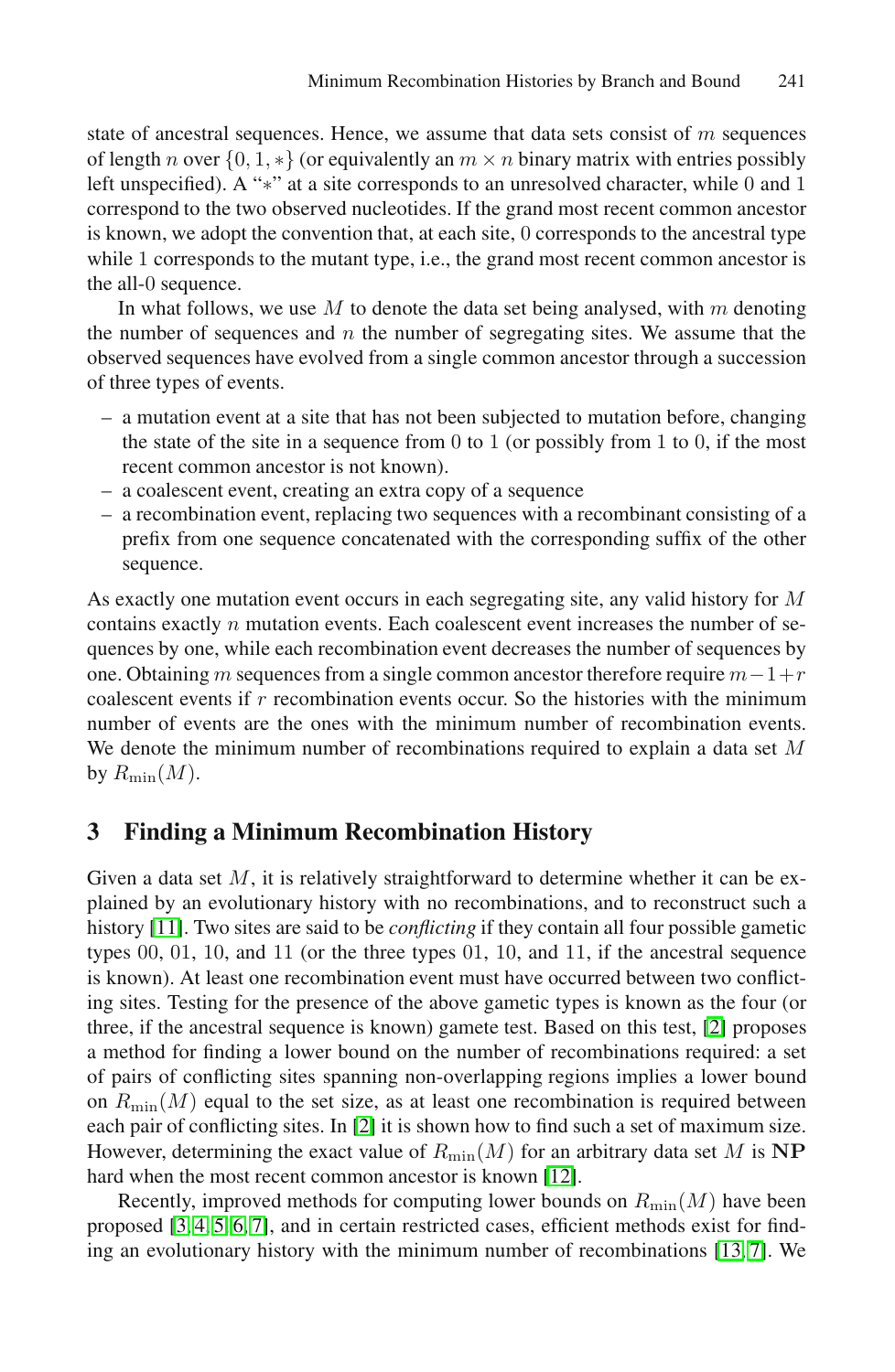<span id="page-3-0"></span>are only aware of one implemented method for computing  $R_{\text{min}}(M)$  exactly [1]. This method is based on scanning M from left to right, detecting recombinations that are needed to change local tree topologies. The main result of our present paper is a branch and bound algorithm that searches for an evolutionary history with the minimum number of recombinations. Our method constructs histories backward in time starting from the input data  $M$ , until a single common ancestor is reached. For ease of exposition, we a[ss](#page-11-9)ume that the ancestral sequence is known, but everything im[me](#page-11-1)diately extends to the case in which the ancestral sequenc[e is](#page-11-6) unknown.

### **3.1 Reimplementation of the Haplotype Bound**

Crucial elements of a branch and bound algorithm are the quality of the bounds computed and the speed with which they are obtained. We [h](#page-11-6)ave chosen to use the haplotype bound introduced in [3]. It can provide quite powerful bounds as documented in [7], tremendously improving on the lower bound method of [2]. Though **NP** hard to compute [6], heuristics can significantly reduce computation time without seriously sacrificing power. It should be mentioned that the branch and bound algorithm implementation makes no assumptions about the lower bound computation, hence it is straightforward to substitute in any other lower bound method or implementation.

The haplotype bound can be seen as a generalisation of the method in [2]. Whereas the method of [2] looks only at pairs of segregating sites to establish a lower bound on the number of recombinations required in a region, th[e h](#page-11-9)aplotype bound looks at all subsets of sites in the region. The key observation is that each mutation event and recombination [ev](#page-11-9)ent can introduce at most one extra sequence type. The number of mutation events equals the number of sites, due to the infinite sites assumption. Hence, if a subset of a sites gives rise to b distinct sequences, at least  $b - a - 1$  recombination events must have occurred in the interval spanned by the sites. Local lower bounds obtained this way are then combined to produce a global lower bound for  $R_{\text{min}}(M)$  by determining the maximum sum of lower bounds on a set of disjoint intervals (in [3] this second step is called the composite bound, while the term haplotype bound is reserved for the first step). The authors of [3] originally implemented the haplotype bound in a program called RecMin. In the following we discuss our reimplementation of the haplotype bound.

If M contains identical sites, some subsets of sites can be discarded a priori: in general, we want subsets to contain as few sites and span as short intervals as possible. Let  $c_i$  denote site i of M, and let  $C \subseteq \{1,\ldots,n\}$  be a set of sites. We can ignore C if there exists  $i, j \in \mathcal{C}$  with  $c_i = c_j$ . The set  $\mathcal{C} \setminus \{i\}$  (or equivalently  $\mathcal{C} \setminus \{j\}$ ) will give rise to as many sequence types as  $C$  using one site less. This provides a better lower bound in any region containing C. Let  $\text{span}(\mathcal{C})$  denote the interval spanned by a set of sites C, i.e. span( $C$ ) = [min<sub>i∈C</sub> .. max<sub>i∈C</sub>]. Assume there exists another set of sites C' containing the same types of sites, i.e.  $\{c_i \mid i \in C\} = \{c_i \mid i \in C'\}$ . If  $\text{span}(C') \subset \text{span}(\mathcal{C})$  we can ignore C as C' provides an identical lower bound in any region containing C.

It follows that it suffices to determine the minimal intervals spanned by sets of sites corresponding to a set of site types, for all sets of type sites. We do this by incrementally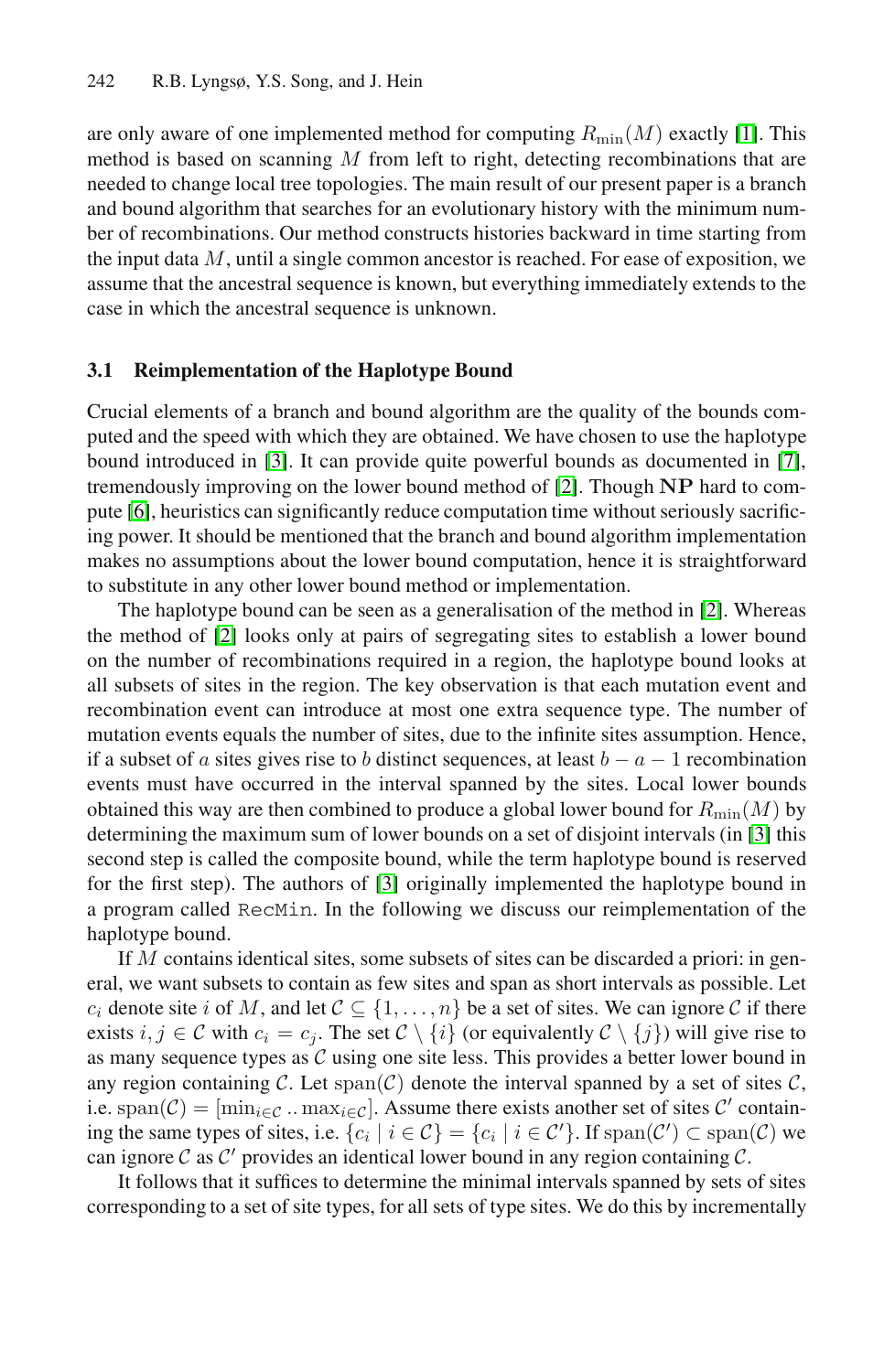**Algorithm 1.** Minimal intervals combining a position from s and an interval from t

**while** s and t are non-empty **do while**  $|s| > 1$  **and**  $s[2] < t[1]$ ['right'] **do**  $s = s[2:]$ **while**  $|t| > 1$  **and**  $t[2]$ ['right']  $\lt s[1]$  **do**  $t = t[2 :]$ **if**  $s[1] < t[1]$ <sup>'</sup>left' **then** Report minimal interval  $\{$ 'left' :  $s[1]$ , 'right' :  $t[1]$ ['right']}  $s = s[2:]$ **else if**  $t[1]$ ['right']  $\lt s[1]$  **then** Report minimal interval  $\{\text{'left'}: t[1] \text{'left'}], \text{'right'}: s[1] \}$ **else** Report minimal interval  $t[1]$  $t = t[2 :]$ 

| 0000        |
|-------------|
| 0010        |
| 0001        |
| 1000        |
| 0100        |
| 1010        |
| 0101        |
| $ \sim$ $-$ |

<span id="page-4-0"></span>**Fig. 1.** An example where our heuristic fails. The exact haplotype lower bound on the set is  $7 - 4 - 1 = 2$  recombinations. The only conflicting pairs of sites in the data are  $\{1, 3\}$  and {2, 4}. Therefore, our heuristic fails to build the full set of all four sites, and only establish lower bounds of one recombination on the three non-disjoint regions from site 1 to site 3, from site 2 to site 4, and from site 1 to site 4.

constructing sets of type sites, adding one type site at a time. Algorithm 1 shows how we maintain the ordered set of minimal intervals spanned under the addition of a new site type, in time linear in the total number of previous minimal intervals and occurrences of the new site type.

To limit computation time, the default setting of RecMin is to only consider subsets of up to five sites spanning regions of width at most 12. Depending on the data, this heuristic may significantly decrease the computed bound. The user is advised to start with reasonable values of these parameters, and then increase them until the computed bound appears stable or the run time becomes too large. This approach is not well suited as a s[ub](#page-4-0)process of a branch and bound algorithm. Instead, we use a more adaptive heuristic. Recall that a subset of  $\alpha$  sites giving rise to  $\beta$  distinct sequences results in a bound of  $b - a - 1$ . If adding a new site type only increases the number of distinct sequences by at most one, the bound does not improve. We use this as a stopping criteria, ceasing further expansion of a set of site types the first time an increased bound is not obtained. It significantly reduces running time but in most cases results in the same lower bound on the minimum number of recombinations as the exact haplotype bound. As shown by the example in Fig. 1, however, data sets causing this heuristic to perform arbitrarily poorly can be constructed.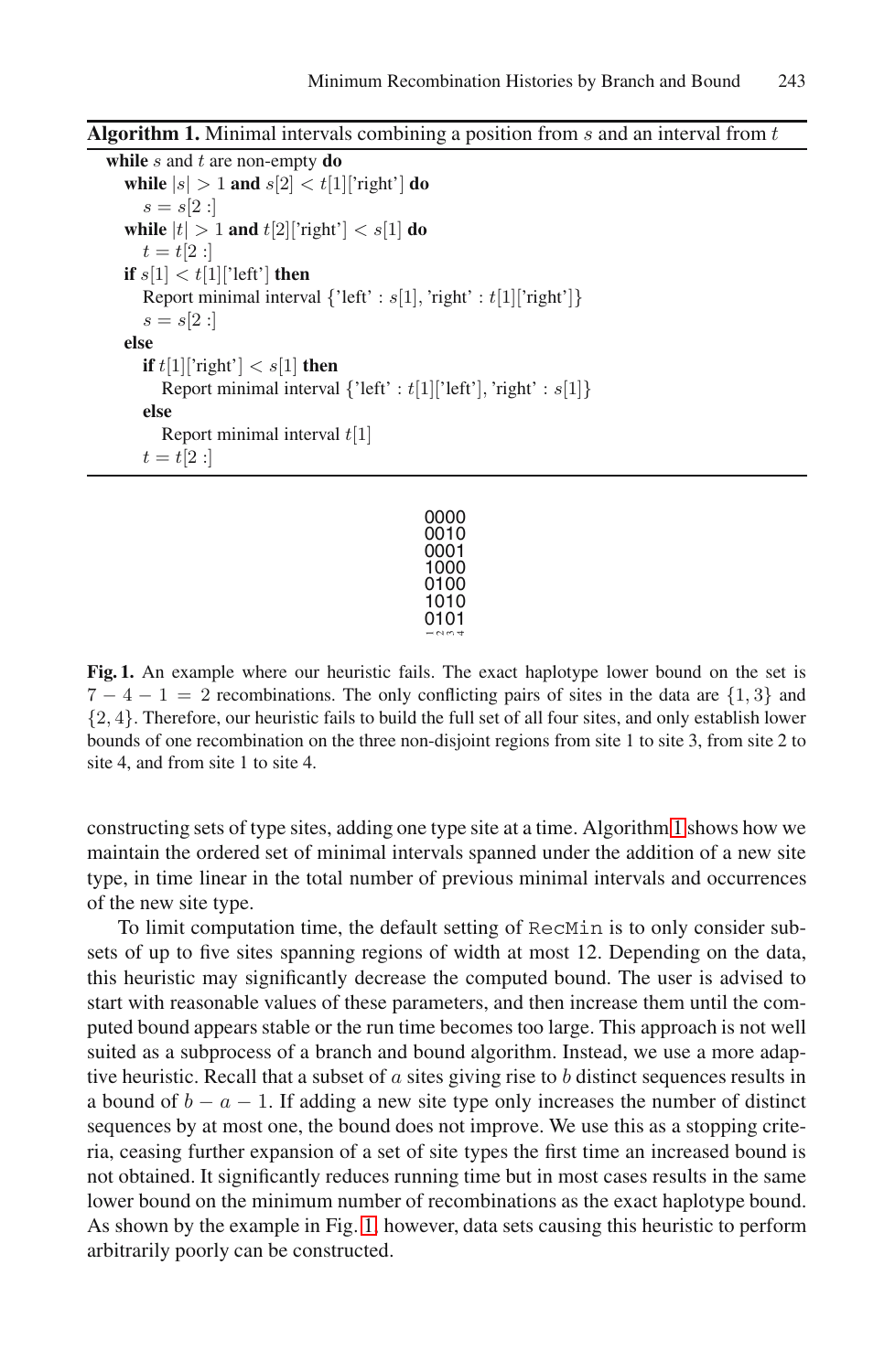<span id="page-5-1"></span>

<span id="page-5-0"></span>**Fig. 2.** One possible evolutionary history, or ARG, explaining the small data set  $\{010, 110, 100, 000, 001\}$ . Mutations are represented by  $\bullet s$ , where  $m_i$  denotes a mutation at the i'th site; coalescent events are represented by two lineages merging; recombination events are represented by one lineage forking out into two lineages at a  $\mathbb{O}$ , where  $(i, i + 1)$  denotes that the crossover point is between site i and site  $i + 1$  and the orientation of the black half of the  $\bullet$ indicates the lineage supplying the prefix to the recombinant sequence. Listed in the table are the 10 ancestral states encountered in [th](#page-1-0)is ARG, with the most recent first.

### **3.2 Basic Branch and Bound Algorithm**

We trace the evolution of  $M$  backward in time. The configurations encountered are called *ancestral states* and the aim is to reach the ancestral state consisting of only the all-0 common ancestor sequence. For a configuration  $\psi$ , the possible predecessors  $\psi'$ can be deduced from the event types listed in Sect. 2:

- **Mutation** can occur in site i if exactly one sequence  $s \in \psi$  carries the mutant type in site *i*; i.e. if  $s[i]=1$  and  $\forall t \in \psi \setminus \{s\} : t[i] \neq 1$ , then  $\psi' = \psi \setminus \{s\} \cup \{s[1..i-1]$  $1|0s[i + 1..n]$  is a possible predecessor of  $\psi$ .
- **Coalescence** can occur if  $s, t \in \psi$  are *compatible*; i.e. if  $\forall 1 \leq i \leq n : \{s[i], t[i]\} \neq \emptyset$  $\{0, 1\}$ , then  $\psi' = \psi \setminus \{s, t\} \cup \{u\}$  is a possible predecessor of  $\psi$ , where  $u[i] = s[i]$ if  $s[i] \neq *$  and  $u[i] = t[i]$  otherwise.
- **Recombination** can always occur in any sequence; if  $s \in \psi$  and  $0 \le i \le n$ , then  $\psi' = \psi \setminus \{s\} \cup \{s[1..i]*^{n-i}, *^is[i+1..n]\}$  is a possible predecessor of  $\psi$ . Note that we only trace the ancestral materi[al](#page-5-1) observed in M, so sites not passing ancestral material on to  $\psi$  are left unresolved indicated by the  $*$  character. Moreover, it is easy to see that a recombination introducing the all-∗ sequence cannot be part of an evolutionary history with a minimum number of recombinations. Hence, we implicitly assume that only recombinations splitting the recombinant into two sequences both carrying ancestral material are considered.

A sequence of events, or evolutionary history, can graphically be represented by an *ancestral recombination graph* (ARG) as illustrated in Fig. 2.

Based on this description of the consequences of each type of evolutionary event, it is easy to search for an evolutionary history with at most  $r$  recombinations. To avoid repeating previous work, we maintain a hash table containing the best lower bound established for all ancestral states already encountered. So when we arrive at an ancestral state  $\psi$  with r' recombinations remaining to meet the overall target of r recombinations we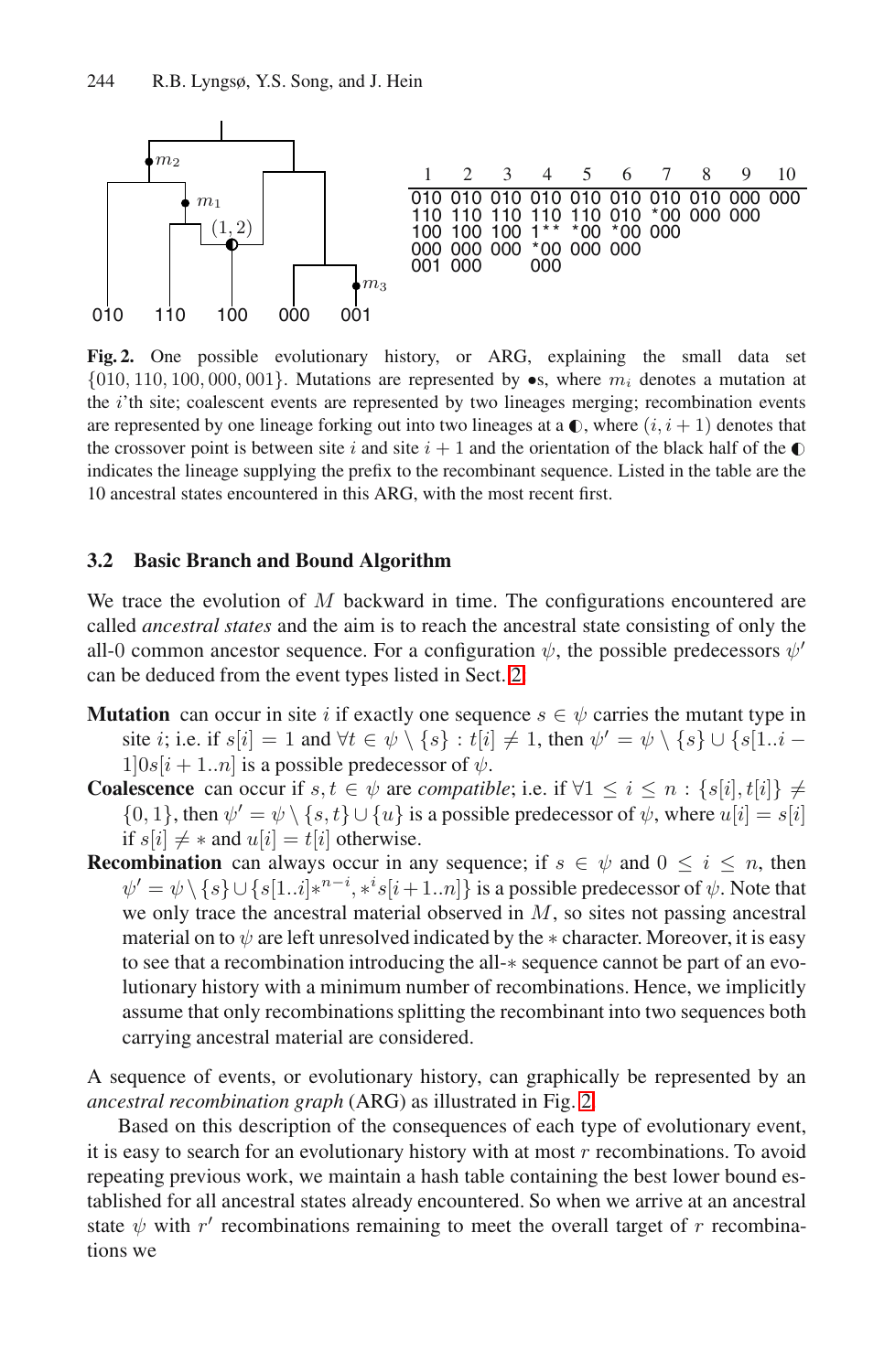- first check whether  $\psi$  is already present in the hash table with a lower bound exceeding  $r'$ ; if this is the case we backtrack the search
- if  $\psi$  is not present in the hash table, we compute a lower bound on the minimum number of recombinations required for  $\psi$  as described in Sect. 3.1; if this lower bound exceeds  $r'$  we insert  $\psi$  in the hash table with this lower bound and backtrack the search
- otherwise, we make a depth-first search starti[ng](#page-3-0) [a](#page-3-0)t the possible predecessors of  $\psi$ , with  $r'$  recombinations remaining for predecessors obtained through coalescence and mutation events and  $r'-1$  recombinations remaining for predecessors obtained through recombination events; if this search fails, we update the hash table to contain  $\psi$  with lower bound  $r' + 1$ .

To determine the minimum number of recombinations required for a data set  $M$ , we start by computing a lower bound  $r$  on this number as described in Sect. 3.1. We then try to find an evolutionary history with at most  $r$  recombinations. If this fails, we increase r by one. We repeat this until r is increased to  $R_{\text{min}}(M)$ , at which stage we will find a minimum recombination history.

<span id="page-6-1"></span>This approach essentially develops the true minimum number of recombinations required by improving a lower bound. An alternative would be to start with an upper bound  $r$  on the number of recombinations required – obtained by heuristic means, see e.g. [7], or possibly even  $\infty$  – and updating it whenever a new evolutionary history with a lower number of recombinations is discovered. This continues until it is established that no evolutionary history with fewer recombinations than the current value of  $r$  is possible. This alternative approach would essentially develop the true minimum number of recombinations required by successive improvements of an upper bound. We would expect these two alternatives to have comparable run times, although our approach would probably exhibit a smaller variance; the total time will usually be dominated by the time used to establish that no evolutionary history exists with  $R_{\text{min}}(M)-1$ recombinations.

## **3.3 Refinements of the Branch and Bound Algorithm**

In the previous [se](#page-11-9)[cti](#page-11-3)on we described a vanilla flavoured branch  $\&$  bound algorithm for determining  $R_{\min}(M)$ , utilising the haplotype bound. This forms the basis of our full branch & bound algorithm, but would by itself not be sufficiently efficient to yield a major improvement in efficiency compared to [1]. Hence, we apply three tricks to speed up the computation and decrease the amount of memory used: one based on data set reduction, one based on only considering certain orderings of events, and one based on requiring splits caused by recombinations to be maximal.

<span id="page-6-0"></span>**Reduced Data Sets.** As observed in [3, 1], an ancestral state  $\psi$  can be *reduced* without changing the value of  $R_{\text{min}}(\psi)$ . We use l to refer to the sequence length in  $\psi$ , which may differ from n as the reduction process may remove sites. We reduce  $\psi$  by repeatedly applying the following operations until no operations are possible:

1. collapse identical sequences into one; i.e. if  $s, t \in \psi$  and  $s = t$ , then  $\psi$  can be replaced by  $\psi' = \psi \setminus \{s\}$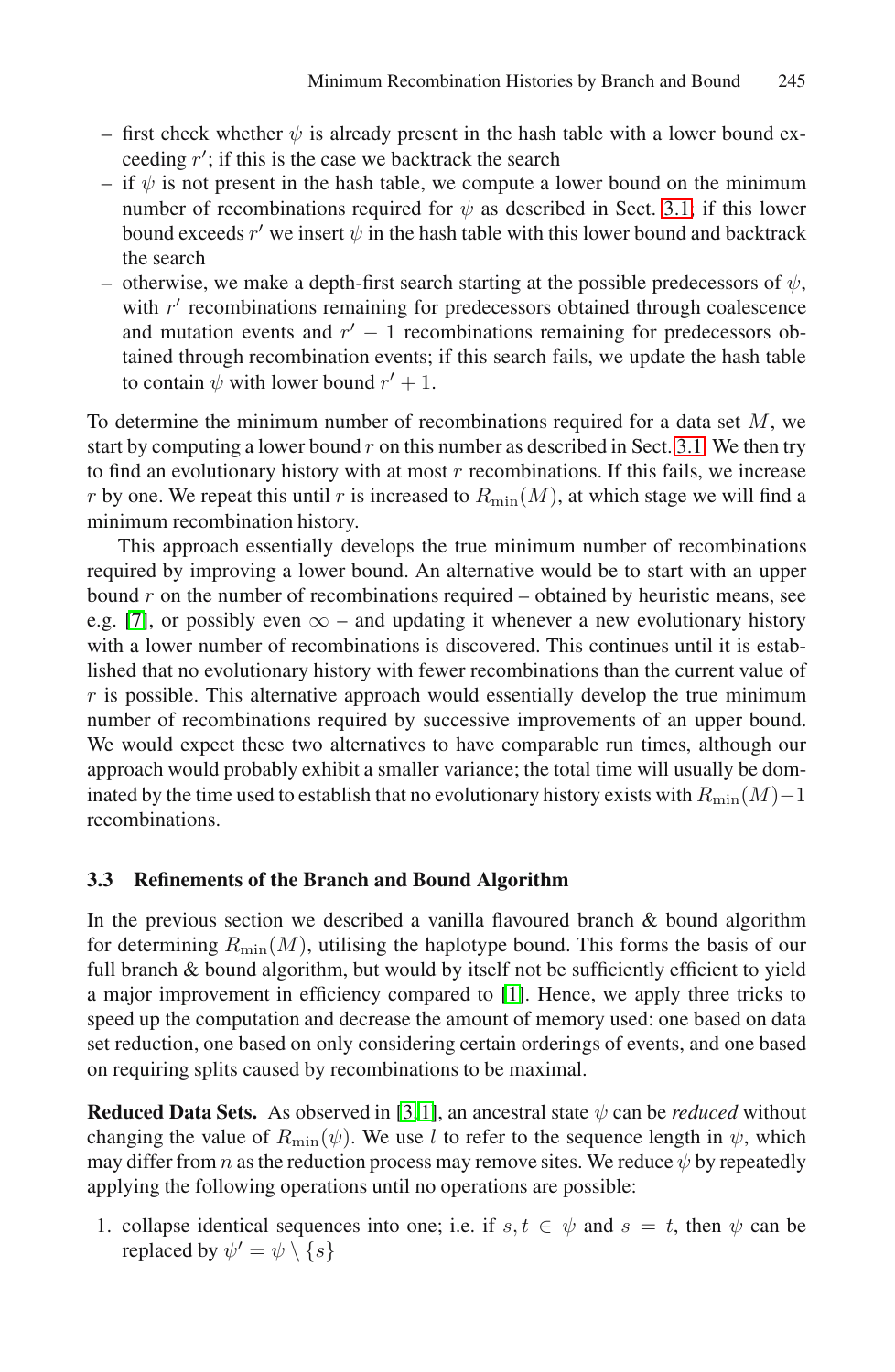<span id="page-7-1"></span>

|                                              |  | 0100010101010101 |
|----------------------------------------------|--|------------------|
|                                              |  | 0001010101010101 |
|                                              |  | 0101010001010111 |
| 00100000100000011100000000000000101011011000 |  | 0101011001010111 |
|                                              |  | 0110101001010100 |
|                                              |  | 0001000000000010 |
|                                              |  | 0001000010101000 |
|                                              |  | 1010100010101000 |
|                                              |  |                  |
|                                              |  | 1010000010101000 |
|                                              |  |                  |
|                                              |  |                  |

<span id="page-7-0"></span>**Fig. 3.** The *Drosophila melanogaster* alcohol dehydrogenase data from [14], and the same data after having been reduced

- 2. remove sites where at most one sequence carries the mutant type, also known as *uninformative* sites; i.e. if  $\exists 1 \leq i \leq l : |\{s \in \psi \mid s[i]=1\}| = 1$ , then  $\psi$  can be replaced by  $\psi' = \{ s[1..i - 1]s[i + 1..l] \mid s \in \psi \}$  $\psi' = \{ s[1..i - 1]s[i + 1..l] \mid s \in \psi \}$  $\psi' = \{ s[1..i - 1]s[i + 1..l] \mid s \in \psi \}$
- 3. collapse neighbouring identical sites; i.e. if  $\exists 1 \le i < l, \forall s \in \psi : s[i] = s[i+1],$ then  $\psi$  can be repla[ce](#page-7-0)d by  $\psi' = \{s[1..i-1]s[i+1..l] \mid s \in \psi\}$

In the presence of unresolved sites we can slightly strengthen operation 1. We will say that a sequence s is *subsumed* in another sequence t if  $s[i] \in \{*, t[i]\}$  for all  $1 \le i \le l$ . That is, if  $s$  and  $t$  are compatible and  $s$  does not carry ancestral material in any site where t does not carry anc[es](#page-6-0)tral [m](#page-7-1)aterial. Operation 1 can be applied to any pair of sequences where one is subsumed in the other. We can define a site being subsumed in another site in a similar manner, and strengthen operation 3 to apply to neighbouring sites where one is subsumed in the other. That the effect of this reduction can be significant is illustrated in Fig. 3.

**Restricted Event Orderings.** Reduction can be seen as imposing restrictions on the order in which events occur. Operations 1 and 2 can be seen as equivalent to only considering evolutionary histories where coalescent events, that as a net result removes all traces of one of the sequences, and mutations are carried out at the first given opportunity. Operation 3 can be seen as requiring the mutations in the collapsed sites to happen consecutively. We can impose further restrictions on the sequences of events considered, while guaranteeing that we will still consider at least one sequence of events containing a minimum number of recombinations.

As operation 2 of ancestral state reduction forces all mutations possible, we never perform a recombination event on an ancestral state where a mutation is possible. It is easy to see that a recombination event cannot make a new mutation event possible. So after a sequence of recombination events starting from ancestral state  $\psi$ , a coalescence event must necessarily follow. This event will coalesce sequences  $t = *^i s[i + 1..j] *^{l-j}$ and  $t' = *^{i'}s'[i' + 1..j'] *^{l-j'}$  (with *l* denoting sequence length in  $\psi$ ), i.e. segments of ancestral material carried by sequences  $s, t \in \psi$ . Note that i, i' may equal 0 and j, j' may equal  $l$ . Evidently, any recombination not involved in creating the segments of  $t$ and  $t'$  can be postponed until after coalescing t and  $t'$ .

Even a recombination involved in creating  $t$  or  $t'$  can be postponed. Only the at most two recombinations defining the boundaries of overlap of ancestral material between t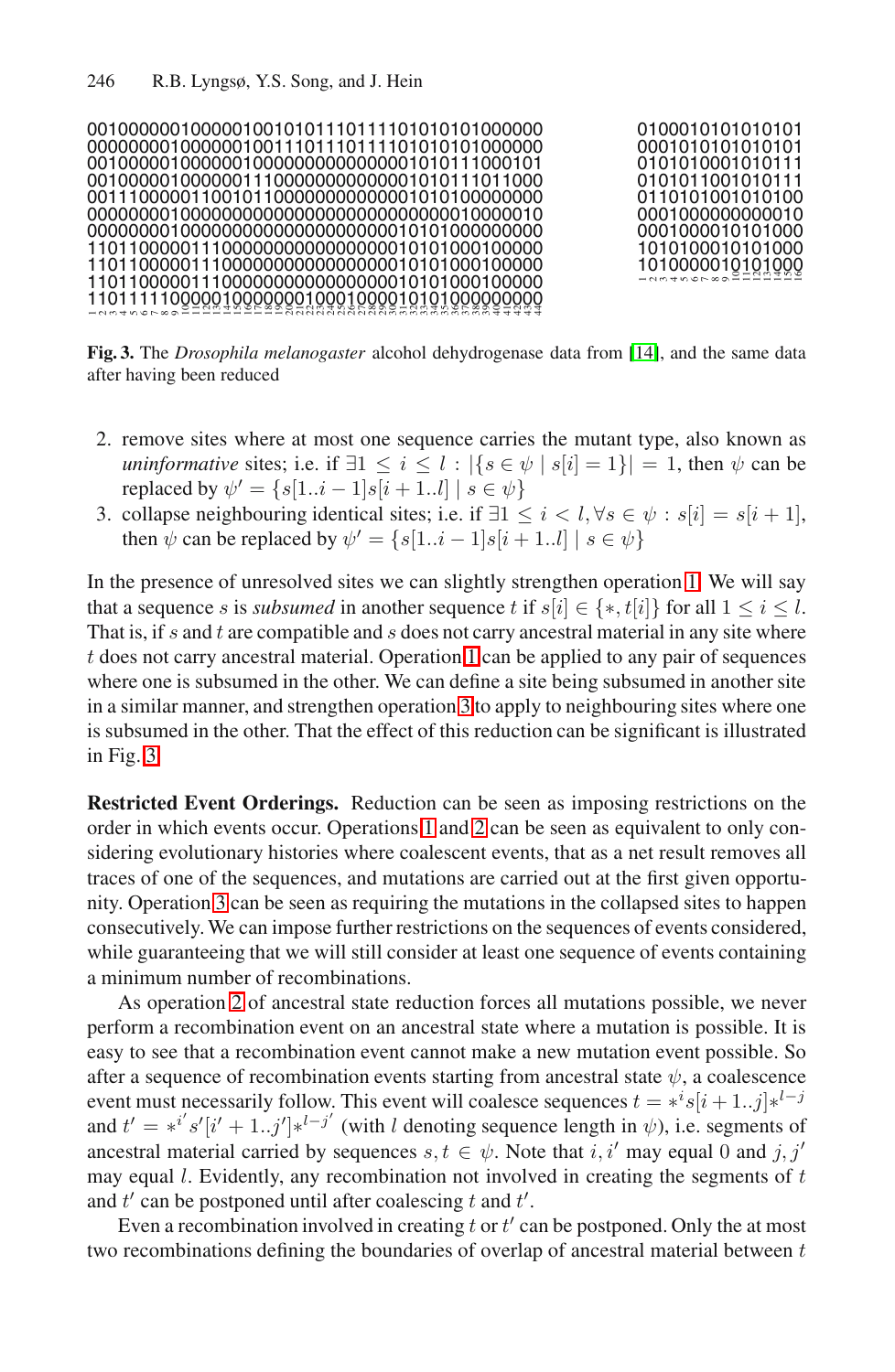#### Minimum Recombination Histories by Branch and Bound 247

<span id="page-8-1"></span>

**Fig. 4.** Illustration of the event ordering and maximality principles used in the refined branch & bound algorithm. The right-hand illustration shows that of the four splits defining two segments being coalesced, two can be postponed till after the coalescence as illustrated in the right-hand sequence of events. In the right-hand illustration, the maximum subsumed prefix and suffix is underlined for each sequence.

and  $t'$  are required to make the coalescence possible, as illustrated in Fig. 4. Hence, we will only consider sequences of events with at most two consecutive recombination events. Moreover, the recombination event or events have to be involved in creating the sequences of the ensuing coalescence event.

**Maximality.** Finally, we require recombinations to split off segments that are in a certain sense maximal. We discuss this for the case where a single recombination event is followed by a coalescence involving the prefix split off by the recombination event, but the principle is applied to all recombination events. Assume the recombination splits sequence  $s \in \psi$  after site i, and that the prefix  $s[1..i]*^{l-i}$  (where l is the sequence length in  $\psi$ ) coalesces with sequence  $t \in \psi$  to create sequence  $t'$ . The ensuing ancestral state is  $\psi' = \psi \cup \{ *^i s[i+1..l], t' \} \setminus \{s, t\}.$  If  $s[i+1] = t[i+1]$  then  $s[1..i+1] *^{l-i-1}$ will also coalesce with t to create t'. So by splitting s after site  $i + 1$  instead, we obtain the alternative ancestral state  $\psi'' = \psi \cup \{ *^i s[i + 2..l], t' \} \setminus \{s, t\}.$  Evidently,  $R_{\min}(\psi'') \leq R_{\min}(\psi')$  as  $*^{i}s[i+2..l]$  does not contain any ancestral material not present in  $*$ <sup>*i*</sup> $s[i+1..l]$ . Hence, we only consider recombinations that split off segments that cannot be extended without changing the outcome of the ensuing coalescence event.

<span id="page-8-0"></span>More generally, for two ancestral states  $\phi$  and  $\phi'$  we will say that  $\phi \prec \phi'$  if we can obtain  $\phi$  from  $\phi'$  by [cha](#page-8-1)nging one or more characters in  $\phi'$  to  $*$ . We do not pursue events leading to an ancestral state  $\phi$  whenever it can be established that we can reach another ancestral state  $\phi' \prec \phi$  using the same number of recombinations. In particular, let the *maximum subsumed prefix* of a sequence s in ancestral state  $\psi$  be the longest prefix of s that is subsumed in some other sequence of ψ. Similarly define the *maximum subsumed suffix*. Then no recombination events occurring within the maximum subsumed prefix or suffix of a sequence are considered (with the exception of one recombination event if they overlap). This is illustrated in Fig. 4.

# **4 Application**

We have implemented the branch  $\&$  bound algorithm outlined in the previous section in a C program called beagle (as branch & bound shares its acronym with the infa-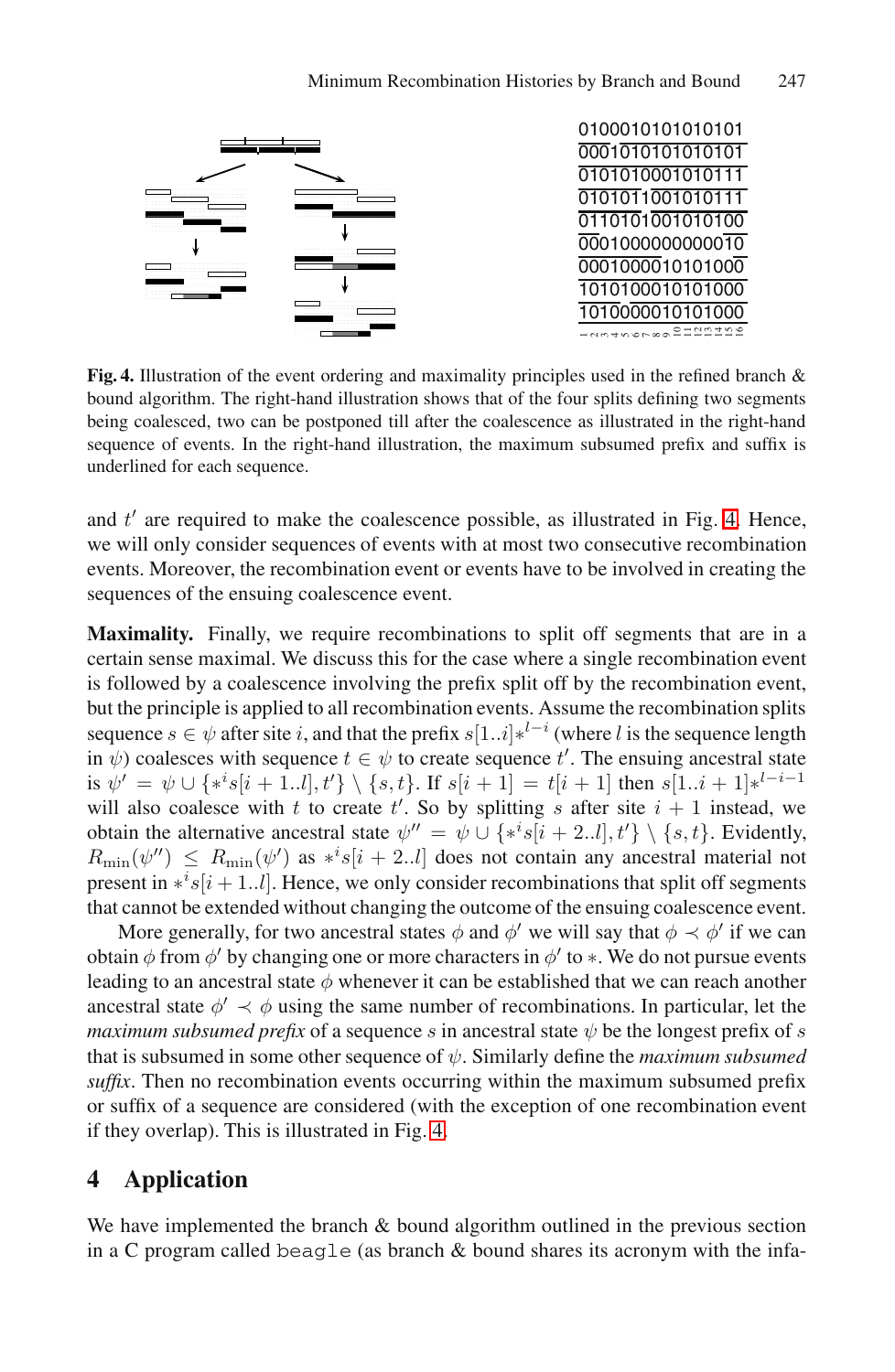mous Beagle Boys). The source code is available under the GNU public license from http://www.stats.ox.ac.uk/∼lyngsoe/beagle/. The program can produce an evolutionary history that established the value of  $R_{\text{min}}(M)$ , and accompanying scripts can convert such a history to three different formats used by different programs for drawing networks. The program can also compute the minimum number  $R_{\text{min}}(I)$ of recombinations required in a sub-interval  $I$  of the input data  $M$ . Note that these local values  $R_{\text{min}}(I)$  may not be attainable by any minimal ARG for the entire data M.



**Fig. 5.** Results obtained from applying beagle to the data of [14]. On the left is the ARG representing the evolutionary history with  $R_{\min}(M)=7$  found by beagle, with mutations left out for clarity. On the right is the matrix of local values of  $R_{\text{min}}(I)$  for all sub-intervals I of the data, colour coded from light grey for no recombi[nat](#page-11-3)ions to black for 7 recombinations.

We have applied beagle to Kreitman's data of the alcohol dehydrogenase locus from 11 chromosomes of *Drosophila melanogaster*. This data set was also analysed in [1], and therefore it provides a useful benchmark for comparing our method with the only previously existing method for computing  $R_{\min}(M)$  exactly. The data is shown in Fig. 3. An ARG recreated from the history and the matrix of local values of  $R_{\text{min}}(I)$ are shown in Fig. 5. The implementation of the method described in [1] required about 30 minutes on a 1.26GHz Pentium III processor and 1.5GB [of m](#page-11-11)emory to determine that  $R_{\text{min}}(M)=7$  for this data set. On a similar processor, a 1.4GHz Athlon processor, beagle obtained the same result in less than a second usin[g l](#page-11-9)ess than 100kB of memory. On this particular data set, we have thus managed an improvement of three to four orders of magnitude in both time and space requirements. This significantly expands the range of data for which an exact computation of  $R_{\text{min}}(M)$  is feasible.

To illustrate how the performance of be[ag](#page-10-1)le depends on the size and complexity of the input data, we have also applied beagle to the human LPL data from [15], with missing or non-SNP sites removed. These sequences are sampled from three geographically distinct regions, Jackson, North Karelia, and Rochester. Following [3] we further partition the sites into three regions. Analysing the full data set is beyond the capabilities of beagle, but based on the above partitions we obtain nine smaller data sets of varying size and complexity. For eight of the nine data sets beagle was able to determine  $R_{\text{min}}(M)$  and the results are summarised in Table 1. Not surprisingly, a key aspect influencing the time requirement seems to be how far the initial lower bound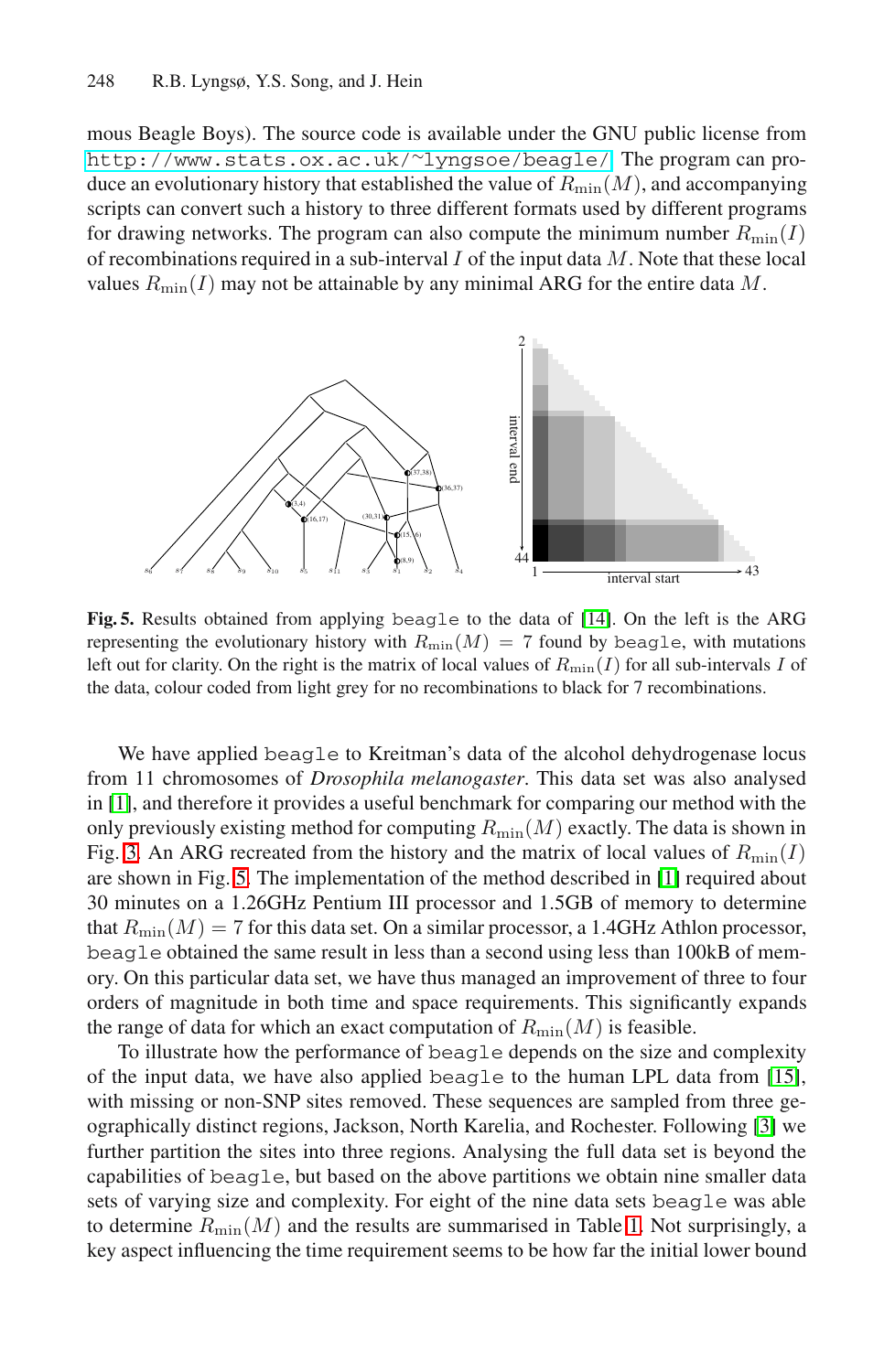<span id="page-10-1"></span>Table 1. Results of applying beagle to the human LPL data. In each entry, we first list the size of the data set in terms of number of sequences/number of sites; we then list  $R_{\text{min}}(M)$  with the initial lower bound obtained from our haplotype heuristic in parentheses; finally, we list the time required to determine  $R_{\min}(M)$  on a 1.4GHz Athlon processor.

<span id="page-10-0"></span>

| Population    | region 1                  | region 2                | region 3                     |
|---------------|---------------------------|-------------------------|------------------------------|
| Jackson       | $40/14$ ; 13(10); 18m52s  | $40/14$ ; 10(8); 26s    | $40/22$ ; $15(12)$ ; $> 15h$ |
| North Karelia | $31/15$ ; $2(2)$ ; $< 1s$ |                         | $31/24$ ; $8(7)$ ; $< 1s$    |
| Rochester     | $27/17$ ; 1(1); < 1s      | $27/13$ ; 14(12); 8m00s | $27/28$ ; 8(7); < 1s         |

is from  $R_{\text{min}}(M)$ . Only two of these data sets are sufficiently small that it would be feasible to use the method of [1] to determine  $R_{\text{min}}(M)$ .

# **5 Discussion**

The framework of our branch & bound algorithm works independently of the lower bound method utilised. It should be quite easy to replace our implementation of the haplotype bound with other lower bound implementations available, to explore whether any of these can further improve the efficiency of beagle. Two crucial aspects are the quality of the bound produced and the time taken to produce it. A qualitatively improved lower bound will in general result in beagle havi[ng](#page-11-1) to explore fewer ancestral states, while a faster lower bound method will result in beagle having to spend less time on each ancestral state encountered. Profiling data obtained from running beagle indicates that most of CPU time is spent on computing lower bounds. A lower bound of similar quality that can be computed faster can lead to a significant reduction in computation time, but not a reduction by orders of magnitude. To obtain such a reduction we would need a method producing better lower bounds. Therefore, we are particularly interested in testing beagle with the improved haplotype bound discussed in [7].

It would be interesting and worthwhile to use beagle to produce a lower bound on  $R_{\text{min}}(M)$  $R_{\text{min}}(M)$  $R_{\text{min}}(M)$ . We can use beagle to compute the minimum number of recombinations for all small regions of the data, while using an efficient lower bound method for large regions. These local bounds can then be combined using the composite bound method of [3] to produce a lower bound on  $R_{\text{min}}(M)$  for the entire data. We expect beagle to work quite well on data sets of short sequences, for which the search space reduction based on ignoring recombinations in maximum subsumed prefixes and suffixes should dramatically limit the number of recombination events pursued. In this context, it should be noted that the method of [1] may be more efficient for data sets consisting of very few long sequences, as the running time of that method d[epen](#page-6-1)ds only linearly on sequence length, albeit super-exponentially on the number of sequences.

The computation of a local value  $R_{\min}(I)$  by beagle is oblivious to the region surrounding  $I$ , i.e. the local value may not be attainable in any history with a globally minimum number  $R_{\text{min}}(M)$  of recombinations. It would be of interest to compute local values in the context of the surrounding data, not least to study the effects of ignoring context. It is not clear to us, however, whether beagle can be modified to compute local  $R_{\text{min}}(I)$  values without sacrificing the refinements discussed in Sect. 3.3